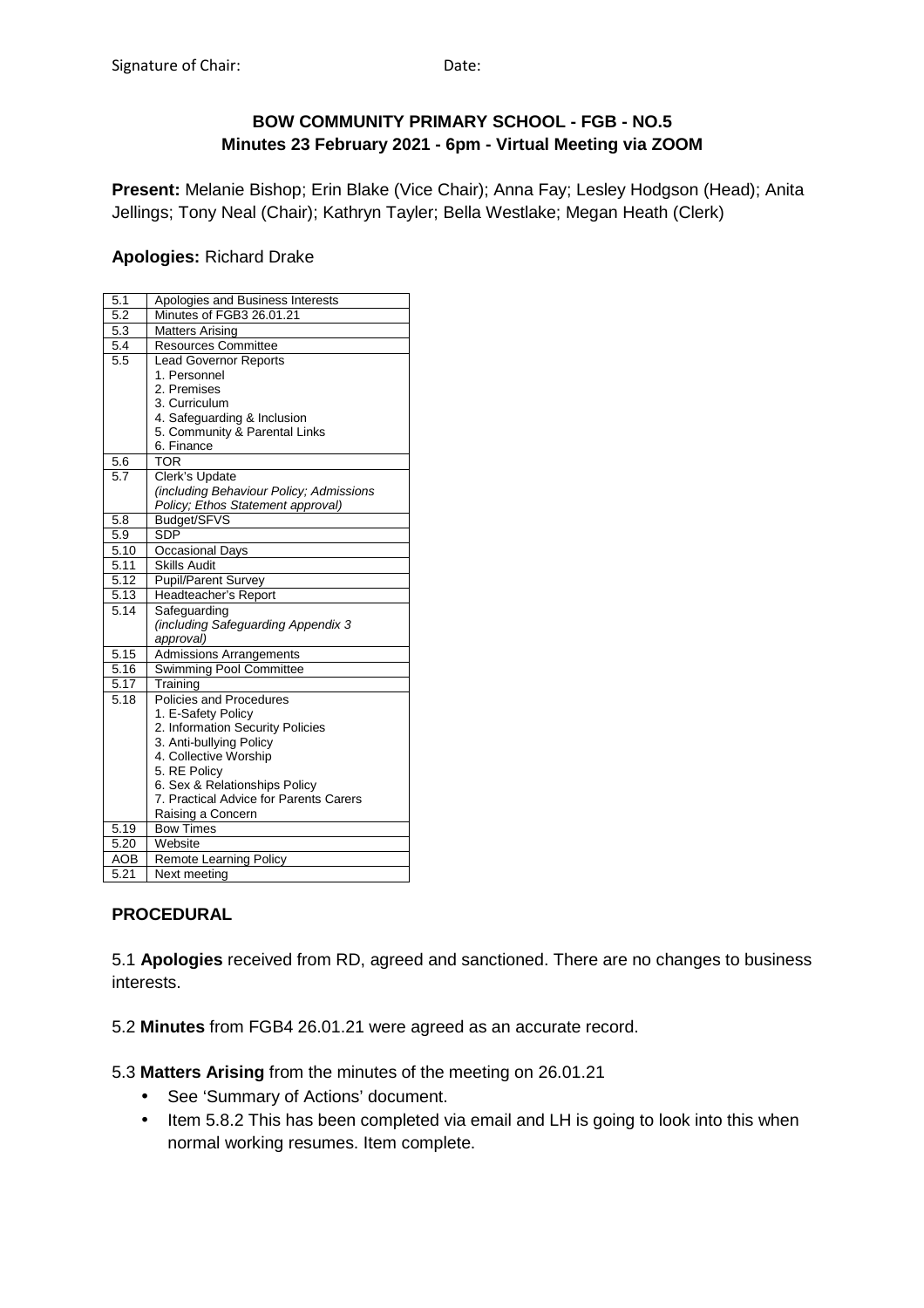- Item 2.15 The AGM has still not happened, it will happen as soon as the restrictions have been lifted.
	- o Governors asked if swimming will be allowed to commence with other outdoor sports under the upcoming easing of COVID restrictions.
		- **EXECT** LH explained that newer staff members have not received the training to be able to teach swimming, due to restrictions.
		- After school 'fun' swimming cannot commence until bubbles are allowed to mix.
	- $\circ$  Governors asked if they would be able to run the 'fun' swimming sessions if they could section off lanes in the pool for different bubbles.
		- **EXECUTE:** LH explained that this would not be possible due to the nature of these sessions.
	- o Governors asked if it is the school or the swimming pool committee that is responsible for making this decision,
		- LH explained that the school has the overarching responsibility due to the health and safety elements.
	- $\circ$  It is hoped the swimming pool will be able to open after 21<sup>st</sup> June, when all restrictions are planned to be lifted.
- Item 4.6 The budget is not ready for approval. It is going to the Financial Intervention Panel for Schools (FIPS) next week. It is anticipated that FIPS will not make any recommendations due to overspend being justified by SEND staffing and the reluctance to exclude children. This is action is closed with the budget to be brought to FGB7.
- Item 4.10 Communication has been received by staff. No feedback has been received.

## **ACTION: LH and TN to meet and discuss the swimming pool and to feedback to the swimming pool committee.**

## 5.4 **Resources Committee**

- TN is continuing as chair. Another governor is needed to join the RES committee.
- The SFVS and the COVID Lead TOR were discussed and recommended for approval to FGB, both on this agenda.
- Policies approved: Governor Expenses Policy; Capability Policy & Procedure; Disclosure & Barring Service Policy; Recruitment & Selection Policy; Whistleblowing Policy; No Smoking Policy.
- The Health and Safety Policy and the Asset Management Plan are being worked on and will be approved at RES3.

# 5.5 **Lead Governor Reports**

## 5.5.1 **Personnel - MB**

- There is nothing new to report.
- All HR policies are currently up to date.
- MB has communicated with a new staff member who was very positive about the recruitment and induction process, and the experience so far.

## 5.5.2 **Premises - LH (due to RD's absence)**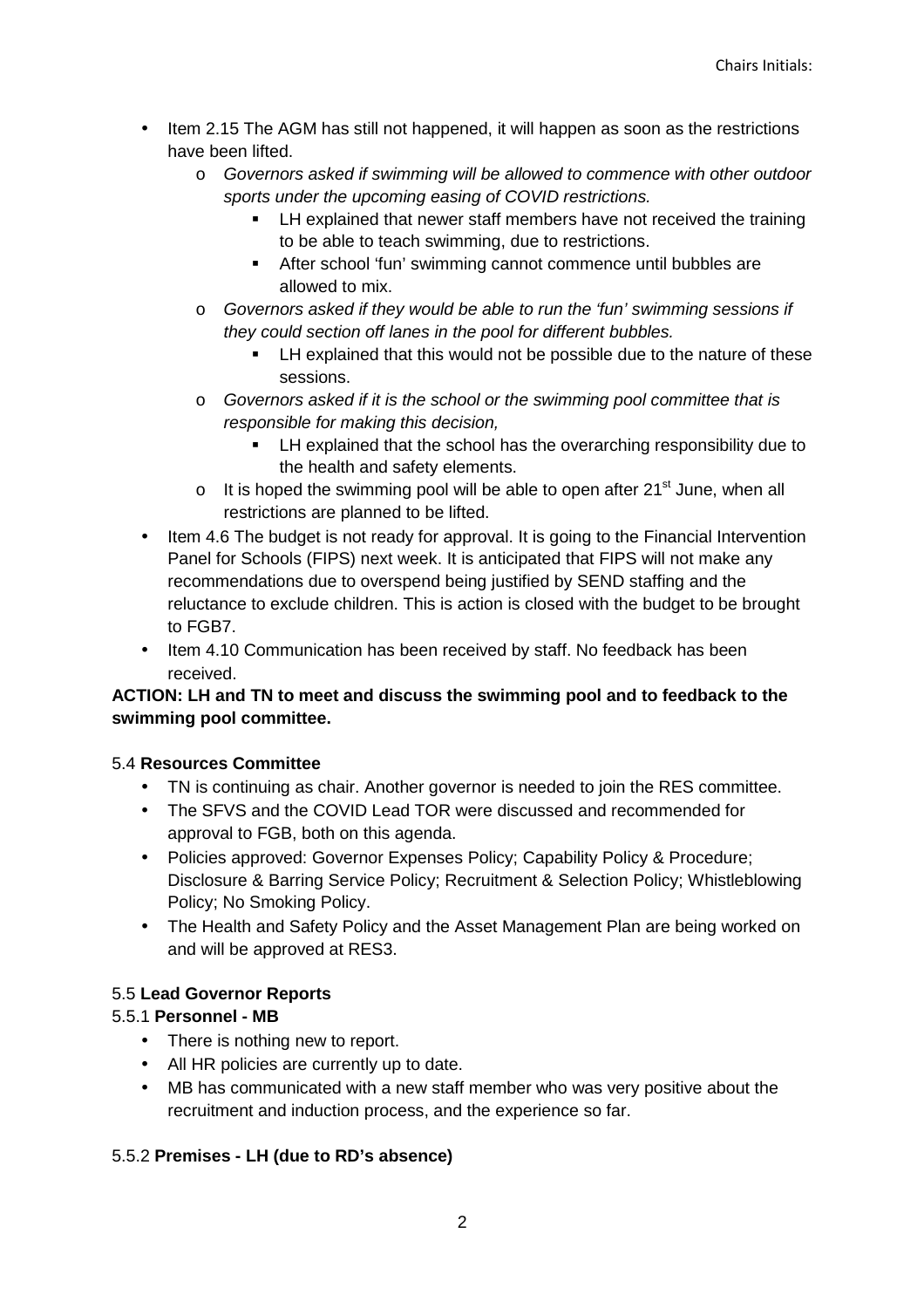- The new windows and doors have been fitted. Positive feedback from staff. Much easier to open; good ventilation; and warmer classrooms.
- The school has sought quotes for the front and back door. 6 companies were approached to tender, only 2 responded. The cheaper of the 2 quotes came from the company that has just installed the windows and other doors. The school are now familiar with the good quality of this company's work and they also work with Guardian Security, the schools security contractor- who will be needed to install the keypad locks on both doors.
	- $\circ$  The quote is £3069.92 per door. Additional costs include £130 to ensure the doors are on a master key. The overall cost will be approximately £6300.
	- o This cost does not include the funds required for Guardian Security
	- o Governors noted that formal policy requires 3 quotations, and accept that reasonable effort was made to meet this.
	- o Governors agreed for the school to accept the quote discussed.

### 5.5.3 **Curriculum - AJ**

- See Curriculum Report.
- The 'Implementation of the RSHE Curriculum' document was written by a support organisation, based on a DfE mandate to support schools in implementing the RSHE curriculum. This supports the idea that we can slow the roll out of this curriculum. The lead RSHE teacher is off on long-term sick leave, the supply teacher is handling this.
	- o Governors asked if this document was helpful to the school.
		- **EXECT** LH explained that the school plans directly from the national curriculum.
	- o Governors asked when the school would be engaging with parents, in relation to the RSHE curriculum.
		- **EXECUTE:** LH explained that it is likely to be September.
	- o Governors asked if the school needs to implement a temporary interim RSHE Policy on the school website, to cover any RSHE that is taught before the policy is completed.
		- **EXECUTE:** LH explained that the current RSHE policy is on the school website and will be adequate until the new policy is ready. It is anticipated that the first draft of the new policy will be ready in a few weeks.
- OFSTED are going to be reviewing remote education. There needs to be a statement regarding this on the school website.
	- o Governors asked if a statement could be added to the website to cover this.
		- LH explained that there already is a statement on the website, under the 'COVID 19' tab. It was completed using a DfE template.
- Governors were reminded to keep their curriculum areas in mind, while understanding that it is not appropriate for them to be questioning lead teachers at the moment.

### 5.5.4 **Safeguarding & Inclusion - KT**

- See 'Safeguarding SEND Meeting with AG Notes' and 'SEND Training Notes' documents.
- KT has attended 2 update training sessions and a SEND training session. It was noted that a majority of points raised have been addressed.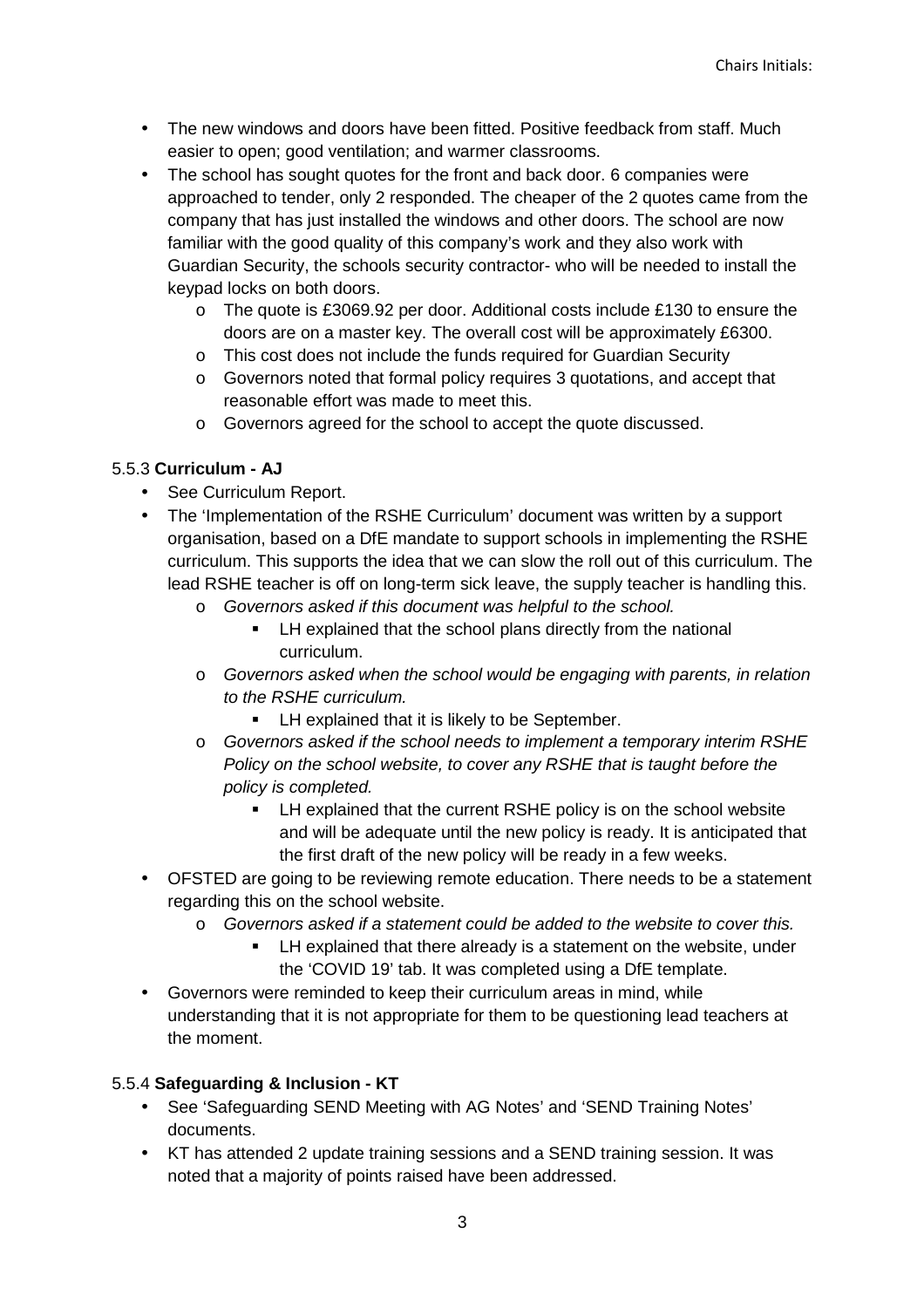- The SEND comparison between Bow CPS and National figures highlight how high Bow's rates of SEND are. This supports the staffing costs in the budget and can be used as evidence for the FIPS panel.
- The current Devon safeguarding figures of risk show a 73% increase in safeguarding issues.
- Governors asked if KT has been able to pinpoint how the SENDCo's workload has been made more manageable.
	- o KT explained how the new SEND assistant has now been trained in various areas of paperwork, easing the SENDCos workload. The SENDCo has also had an hours increase.
- Governors asked if it is anticipated that the workload will increase or decrease with the school reopening.
	- o KT explained how it is likely to remain the same, with different jobs being required.

## 5.5.5 **Community & Parental Links - EB**

- There is nothing new to report.
- It is expected that this will change upon reopening.

## 5.5.6 **Finance - TN**

- Contracts were reviewed at RES2. There were no actions from this.
- The budget position is due to high levels of SEND.
- The Sports Premium is usually completed in the Spring Term. This has been carried forward to the Summer Term.

# 5.6 **TOR**

- A new TOR for the TN as the COVID Lead TOR has been written as an appendix to the RES TOR.
- Lead COVID Governor TOR
	- o Proposed by TN. Seconded by KT. Agreed by ALL.
- The TORs have been updated to include TN as chair
	- o Proposed by MB. Seconded by KT. Agreed by ALL.

# 5.7 **Clerk's Update**

- The Development for Clerks course is going well, still very intense.
	- o 2 items flagged up from this training lead to the Behaviour Policy; Admissions Policy; and ethos statement to be amended slightly to ensure compliance.
	- o Behaviour Policy; Admissions Policy; Ethos Statement
		- **Proposed by KT. Seconded by EB. Agreed by ALL.**
	- o Part of the course involves a school based project. MH has decided to look into the positives and negatives of converting to an academy. This will end with a presentation and proposal of whether or not Bow CPS would benefit from converting. The title of the project will be confirmed following a mentor meeting in April. Governors stated that this would be useful to look into from a finance point of view.
		- Governors asked MH to clarify if this would be looking into becoming an academy or federation.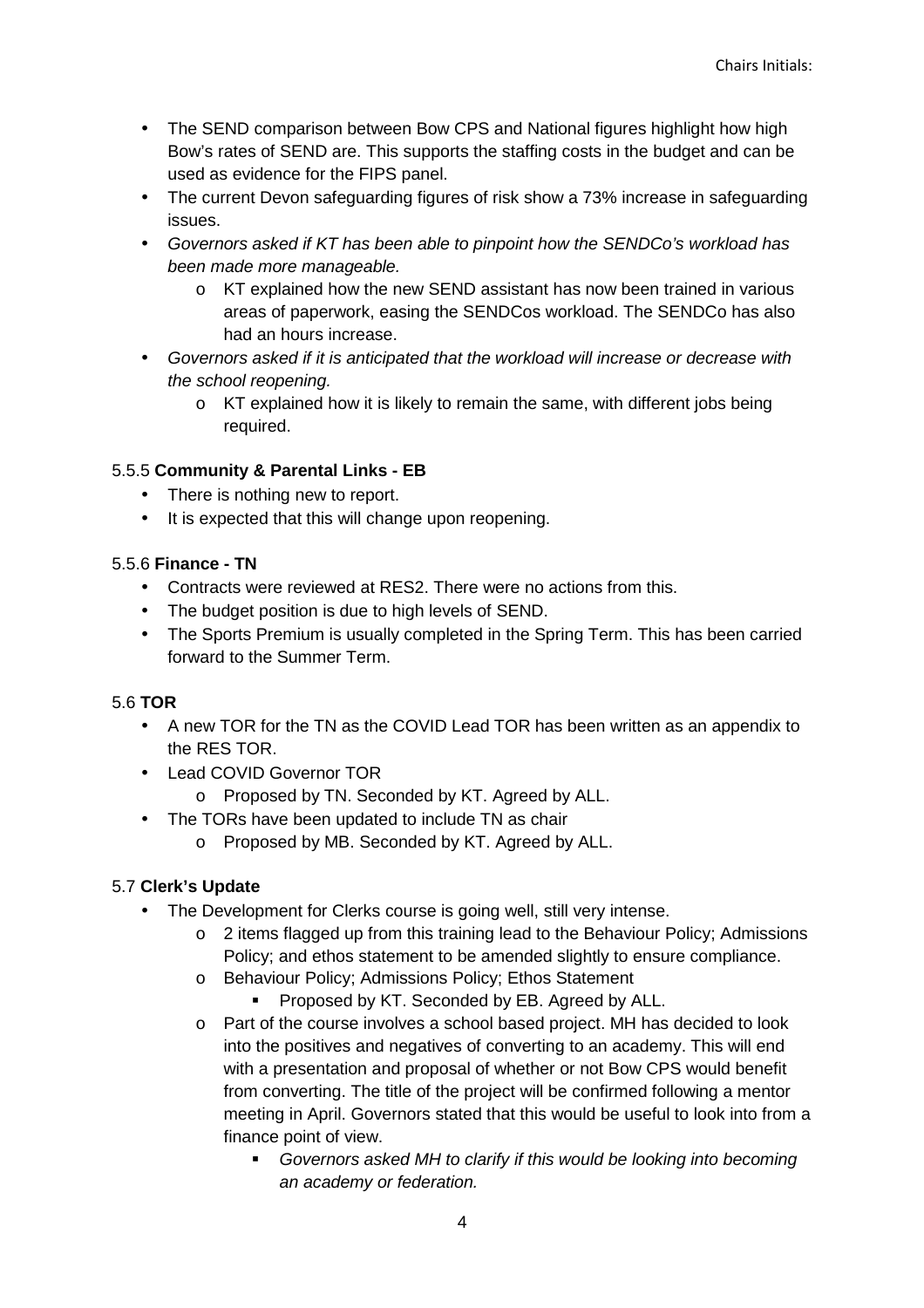- MH explained that she has not decided yet and will keep governors informed as the project progresses.
- MH stated how she will continue to publish the agenda 2 weeks prior to a meeting, however asked governors how far in advance they would like the papers, due to it being best practice to publish them a week before (rather than the weekend before).
	- o Governors agreed that a week would be the preferred timescale.
	- $\circ$  Governors gave positive feedback to receiving all the papers in one email and that each item was labelled with the item number.
- Item raised via the Clerks Update was regarding accessibility to the school website.
	- o Governors stated that some of this should fall to the website provider.
	- o LH explained how the website is in the format it is so that staff can add and remove content, without needing to go through the provider.

### **ACTION: 1. LH to seek an accessibility statement from the website provider. 2. MH to send relevant website accessibility guidance to TN.**

### **STRATEGIC PLANNING**

#### 5.8 **Budget/SFVS**

- A budget meeting with Suzette is taking place on  $15<sup>th</sup>$  March. There will be further communications and actions following this meeting, before the budget is ready for FGB. This will be approved at FGB7 (27.04.21).
- The SFVS has flagged no issues. All items can be answered and evidenced. The Finance Audit backs this up. The data used is from 2019, if current date was used this would show some red flags. Governors are confident that money is being spent correctly.
	- o Governors who expressed an interest in learning more about finance in the skills audit were recommended to study this document as it gives a good overview.
	- o Governors approved the SFVS.

#### 5.9 **SDP**

- This has been updated in light of the school closure.
- Governors noted that the staffing structure needs to be updated, to remove a former staff member.
- This document is subject to frequent review. It is likely to need reviewing again following the reopening of school.
- Governors approved the SDP, following the minor amendment detailed above.

#### 5.10 **Occasional Days**

• The term dates (including occasional days) were agreed in September.

#### **ACTION: MH to move Occasional Days to be with Term Dates in the Annual Cycle.**

#### 5.11 **Skills Audit**

- All governors were thanked for responding to the skills audit.
- The results were as expected
- TN will continue the search for new governors.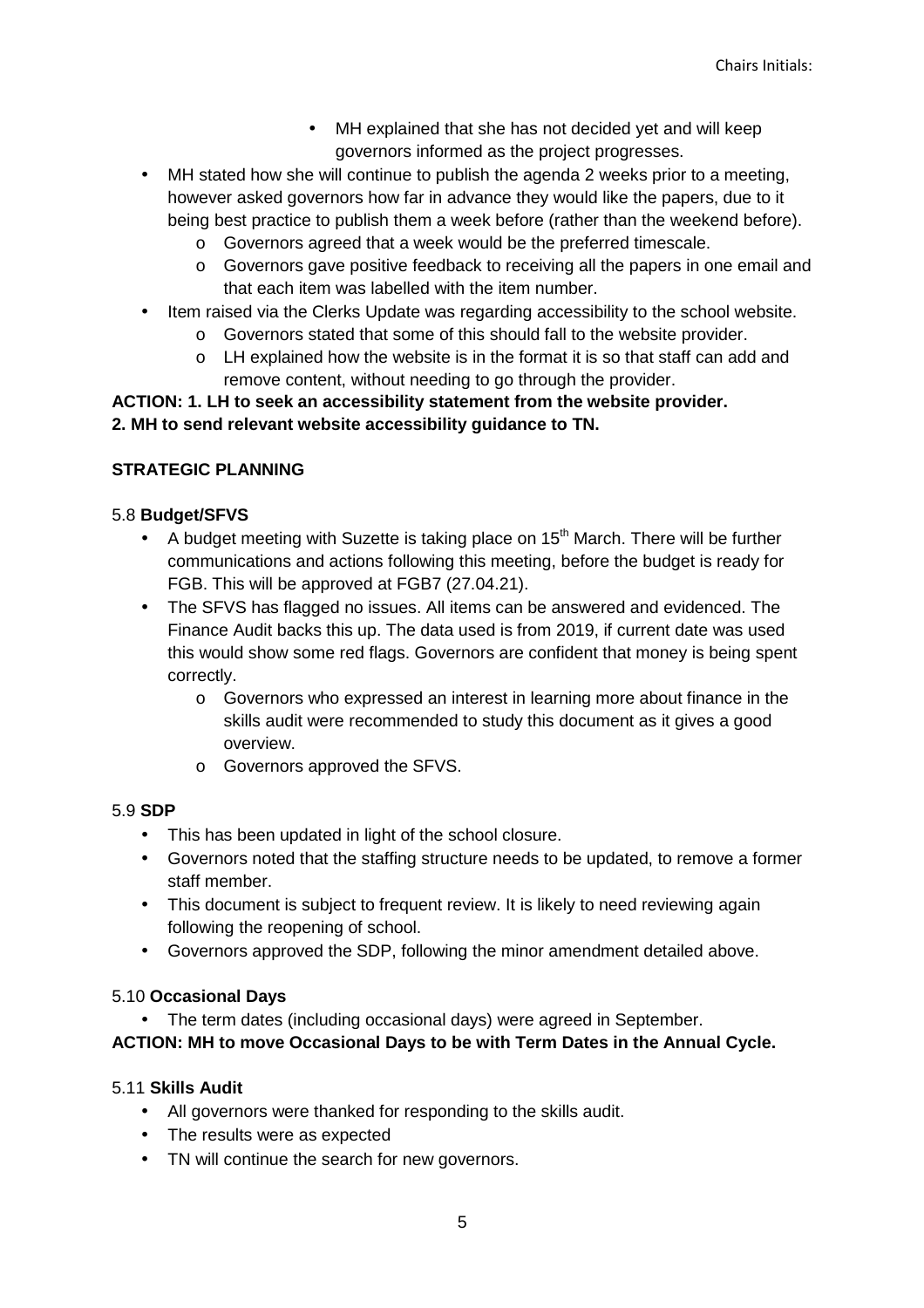- Some governors expressed an interest in learning more about finance. TN offered to meet with governors to discuss finance. Governors would like to know more about financing SEND.
- Governors were reminded that they are welcome to visit both RES and T&L committee meetings. They were also reminded of the benefits of talking to each other.
- Both the NGA and DAG websites were recommended as good sources of information.
- MH explained how her Development for Clerks training has emphasised the importance of governor self-evaluation. There is a helpful NGA document to help with this.

#### **ACTION: 1. TN to send link to all governors regarding finance for governors. 2. MH to circulate the NGA Key Questions document to all governors.**

## 5.12 **Pupil/Parent Survey**

- Parent Survey
	- o The survey covered school safety (with regards to COVID); ethos; school communications policy; awareness of school governors; School Comms; Ebug Video; bullying.
	- o A majority were marked high, some were marked low.
	- o How bullying is dealt with was marked lower. LH believes bullying is dealt with well, however some parents do not accept the definition of bullying (incidents happening several times on purpose). LH is confident that it is not happening in school.
	- o Governors asked if there are any resulting actions from the survey.
		- **-** LH explained how there were no stand-out areas of concern.
		- **Regular items in the Bow Times from governors are helping parental** awareness of them.
		- The fact that the survey was online meant that they received more responses.
	- o Governors asked if a communication will be sent to parents regarding these results.
		- **EXP** LH explained that there will but was unsure whether to do a standalone letter or write a piece in the Bow Times.
		- **Parent governors stated how they personally would prefer it as a** separate email so they can 'action' when to read it.
- Pupil Survey
	- o All KS2 pupils participated.
	- o Results included: 93% feel safe in school; 99% understand the changes regarding COVID; 96% understand the need for handwashing; 97% felt settled and feel they learn well; 92% feel they can talk to adults about their worries; 93% feel they benefit from the mindfulness activities.
	- o Governors agreed that these results are reassuring overall.
	- o Governors asked why the other 7% did not feel safe.
		- **EXECT** LH explained how some of the children did not understand the questions (as reported by other members of staff).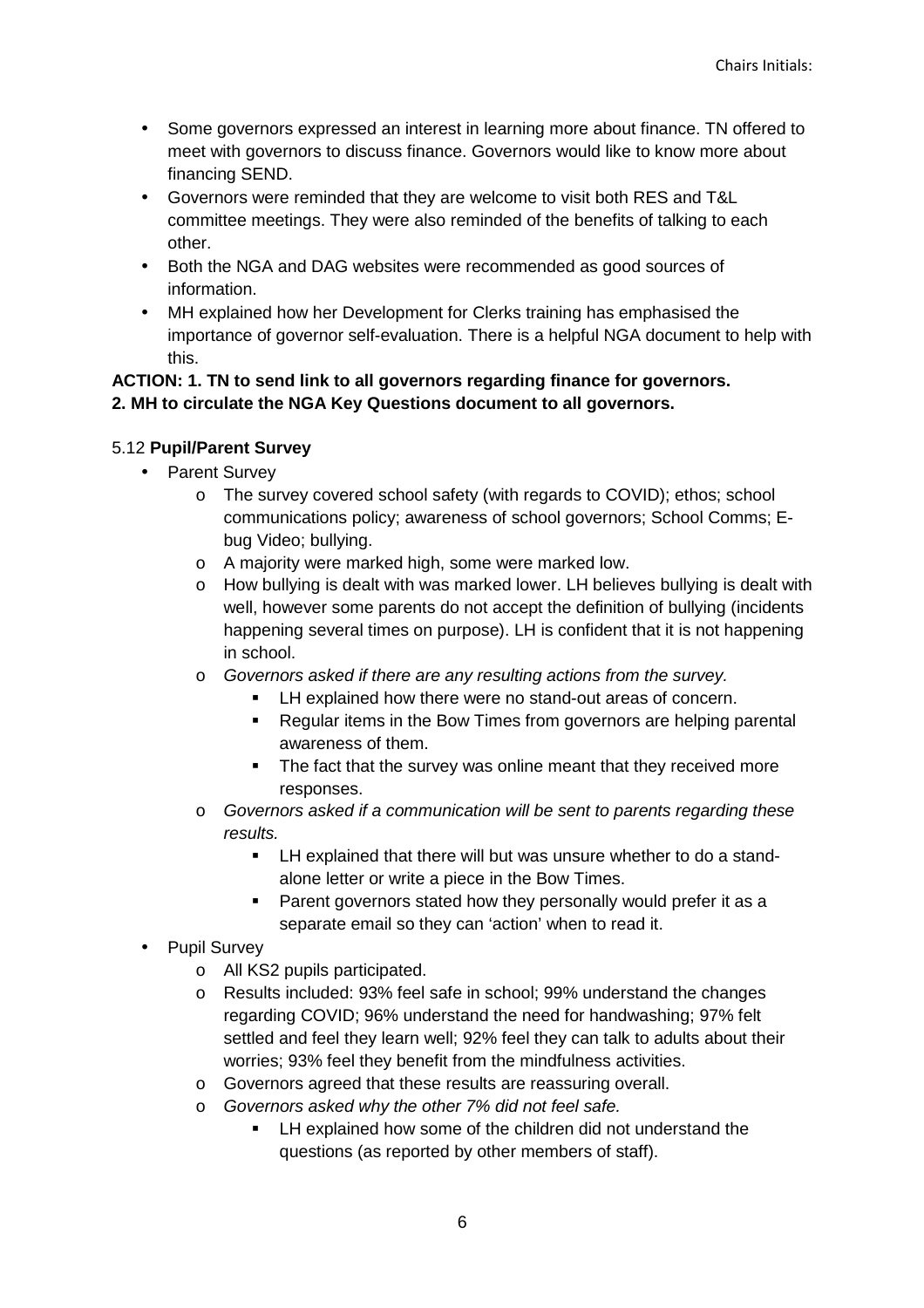**With regards to the talking about worries, a few pupils felt they could** not approach their teacher around the time of the survey due to an 'incident' (regarding the unveiling of Santa).

### **ACTION: EB to brainstorm ideas for questions for next year's parent survey.**

### **STATUTORY REPORTING AND ACCOUNTABILITY**

### 5.13 **Headteacher's Report**

- See 'Headteacher Report' document.
- The school is not anticipating so much slippage following reopening due to a much higher level of engagement with remote learning, and the closure has not been for so long.
- Upon reopening, pupils will have one week to settle in then they will all sit assessments.
- Annual reports have been delayed by half a term.
- All staff are back in school which means safeguarding concerns can be acted upon immediately.
- There are now 2 members of the admin staff who are shielding at home. It has been decided to only open the office in the mornings. The reception is currently not very busy. This arrangement will be reviewed if this changes upon reopening. This was the best solution without spending more money. Shielding stops on  $31<sup>st</sup>$  March.
- Parent governors stated how the teachers need to be commended on the high quality of remote learning.

### **ACTION: LH to contact TN when the Risk Assessment is ready to be reviewed prior to reopening.**

### 5.14 **Safeguarding**

- LH has gone through some of Babcock's one minute guides with staff.
- The highest number of safeguarding incidents logged are SEND communications, due to all virtual meetings and phone calls being logged.
- Some parents have contacted the school for support due to their child not being willing to engage with the home learning.
- KT asked when she will be able to come in to sign the safeguarding log.
	- o LH stated that she will contact KT to arrange a time, when restrictions allow.
- The Safeguarding Appendix 3 has been updated.
	- o Proposed by KT. Seconded by EB. Agreed by ALL.

### **ACTION: LH to arrange for KT to sign the Safeguarding Log and review the Single Central Record.**

### 5.15 **Admissions Arrangements**

- The Admissions Policy was updated today.
- There are no changes. The PAN is still 20 due to no new housing developments being planned.
- This is on the website.

### 5.16 **Swimming Pool Committee**

• There is nothing new to report.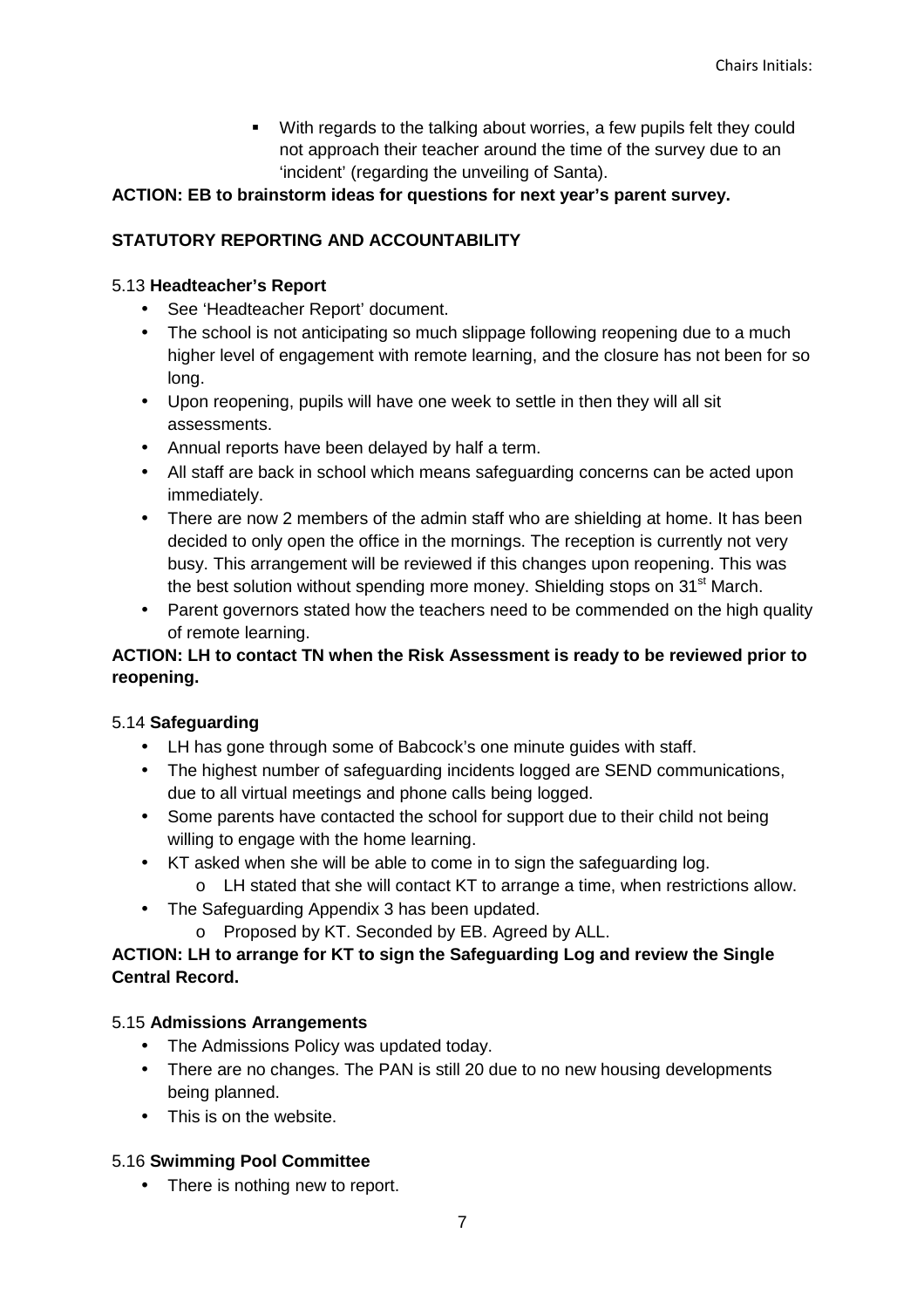#### 5.17 **Training**

MB attended Governing Finance and HR courses.

### 5.18 **Policies and Procedures**

5.18.1 **E-Safety Policy;** 5.18.2 **Information Security Policies (Data Protection Policy; Information Security Policy; Information Security Incident Management Policy; Information Security Incident Management Procedure; Privacy Notice for Volunteers; Freedom of Information Procedure; Retention and Disposal Policy; GDPR Data Subject Request Procedure; Video Conferencing Policy)** 

- These all come through the DPO.
- There were amendments to the E-Safety Policy and Data Protection Policy.
- The Video Conferencing Policy is a new policy recognising the new 'ZOOM culture'. It makes using the platform safer for everyone involved.
- Governors asked if the Privacy Notices have been handed out, following this having been a flagged item in the finance audit.
	- o LH explained that they have been handed out to staff, and signposted to parents via the Bow Times.
- Governors asked how long recorded ZOOM calls are kept.
	- o LH stated that they would be kept for 12 months.
- Governors asked if the changes to the above policies raise any particular issues or implications.
	- o It was explained that there is nothing new that will affect us.

#### 5.18.3 **Anti-bullying Policy**

• Carried forward.

#### 5.18.4 **Collective Worship Policy**

- Governors asked if the school wants this policy as it is no longer statutory.
	- o LH explained how it is used as all staff lead different assemblies and the school hosts different guest speakers (eg. religious leaders).

#### 5.18.5 **RE Policy**

• Carried forward.

#### 5.18.6 **Sex & Relationships Policy**

• Carried forward.

#### 5.18.7 **Practical Advice for Parents Carers Raising a Concern**

- There are no changes to this document.
- The website copy needs updating to our personalised copy.

5.18.1 E-Safety Policy; 5.18.2 Information Security Policies; 5.18.4 Collective Worship Policy; 5.18.7 Practical Advice for Parents Carers Raising a Concern

• Proposed by EB; Seconded by KT. Agreed by ALL.

## **ACTIONS: 1. MH to add Anti-bullying Policy; RE Policy; Sex & Relationships Policy to FGB7 agenda.**